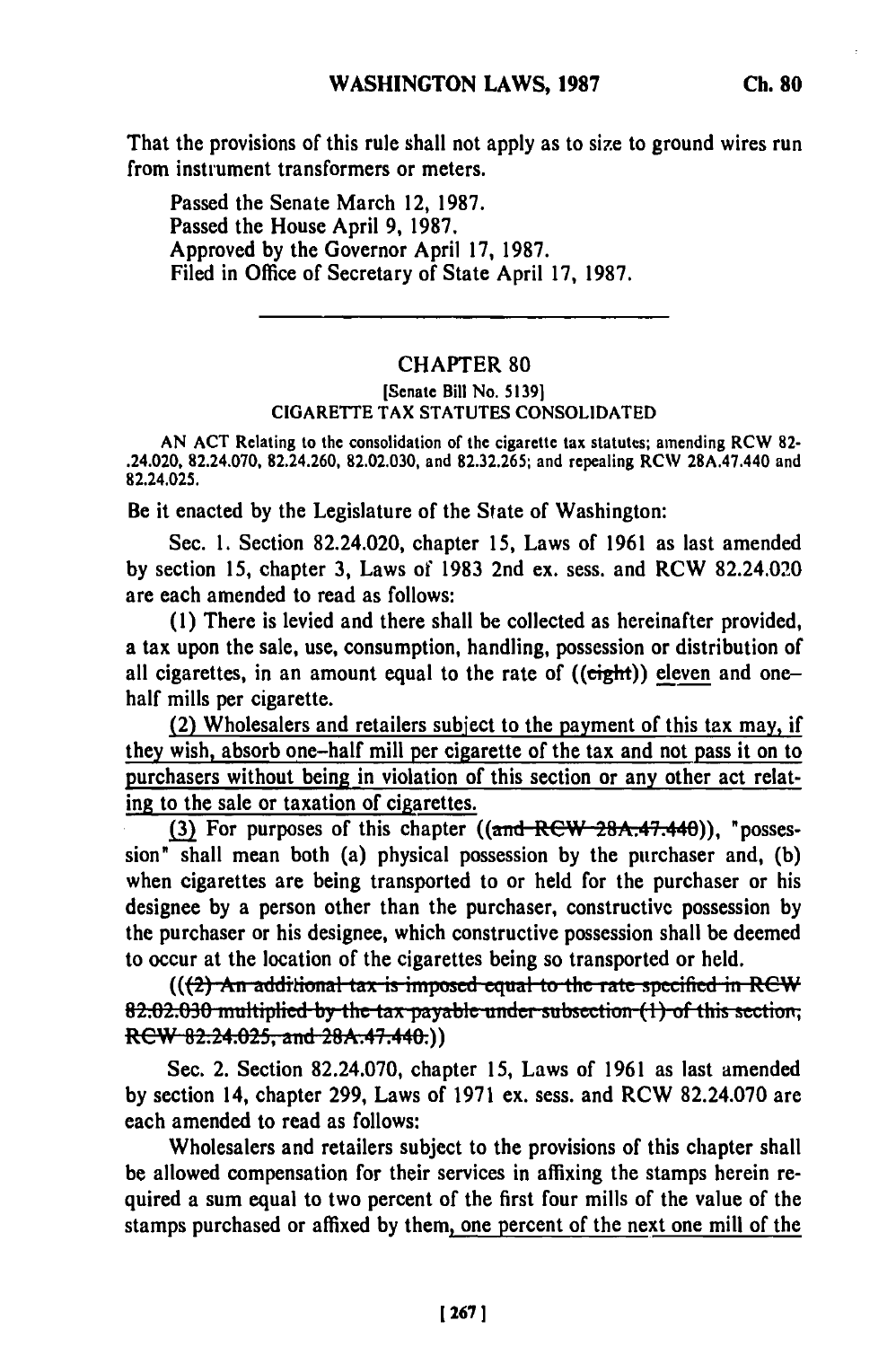value of the stamps purchased or affixed **by** them, and one-half of one percent of the next one-half mill of the value of the stamps purchased or affixed **by** them.

Sec. 3. Section 13, chapter 3, Laws of 1986 and RCW 82.24.260 are each amended to read as follows:

Any retailer who sells or otherwise disposes of any unstamped cigarettes other than (1) a federal instrumentality with respect to sales to authorized military personnel and (2) a federally recognized Indian tribal organization with respect to sales to enrolled members of the tribe shall collect from the buyer or transferee thereof the tax imposed on such buyer or transferee by this chapter  $((\text{and } RCW 28A.47.440))$  and remit the same to the department after deducting from the tax collected the compensation he would have been entitled to under the provisions of this chapter ((and RCW 28A.47.440)) if he had affixed stamps to the unstamped cigarettes. Such remittance shall be made at the same time and manner as remittances of the retail sales tax as required under chapters 82.08 and 82.32 RCW. In the event the retailer fails to collect the tax from the buyer or transferee, or fails to remit the same, the retailer shall be personally liable therefor, and shall be subject to the administrative provisions of RCW 82.24.230 with respect to the collection thereof by the department. The provisions of this section shall not relieve the buyer or possessor of unstamped cigarettes from personal liability for the tax imposed by this chapter  $((\text{and}-\text{R}e^{\psi}))$  $28A.47.440$ ).

Nothing in this section shall relieve a wholesaler or a retailer from the requirements of affixing stamps pursuant to RCW 82.24.040 and 82.24.050.

Sec. 4. Section 31, chapter 35, Laws of 1982 1st ex. sess. as last amended by section 5, chapter 296, Laws of 1986 and RCW 82.0, 030 are each amended to read as follows:

**(1)** The rate of the additional taxes under RCW 54.28.020(2), 54.28.025(2), 66.24.210(2), 66.24.290(2), 82.04.2901, 82.16.020(2), 82.26.020(2), 82.27.020(5), 82.29A.030(2), 82.44.020(5), and 82.45.060(2) shall be seven percent; and

(2) The rate of the additional taxes under RCW 82.08.150(4) shall be fourteen percent $((\div \text{and}$ 

**(3)** The rate of the a lditional taxes under RCW 82.24.020(2) shall be fift cen percent)).

Sec. 5. Section 4, chapter 414, Laws of 1985 and RCW 82.32.265 are each amended to read as follows:

(1) The department may retain, by written contract, collection agencies licensed under chapter 19.16 RCW or licensed under the laws of another state or the District of Columbia for the purpose of collecting from